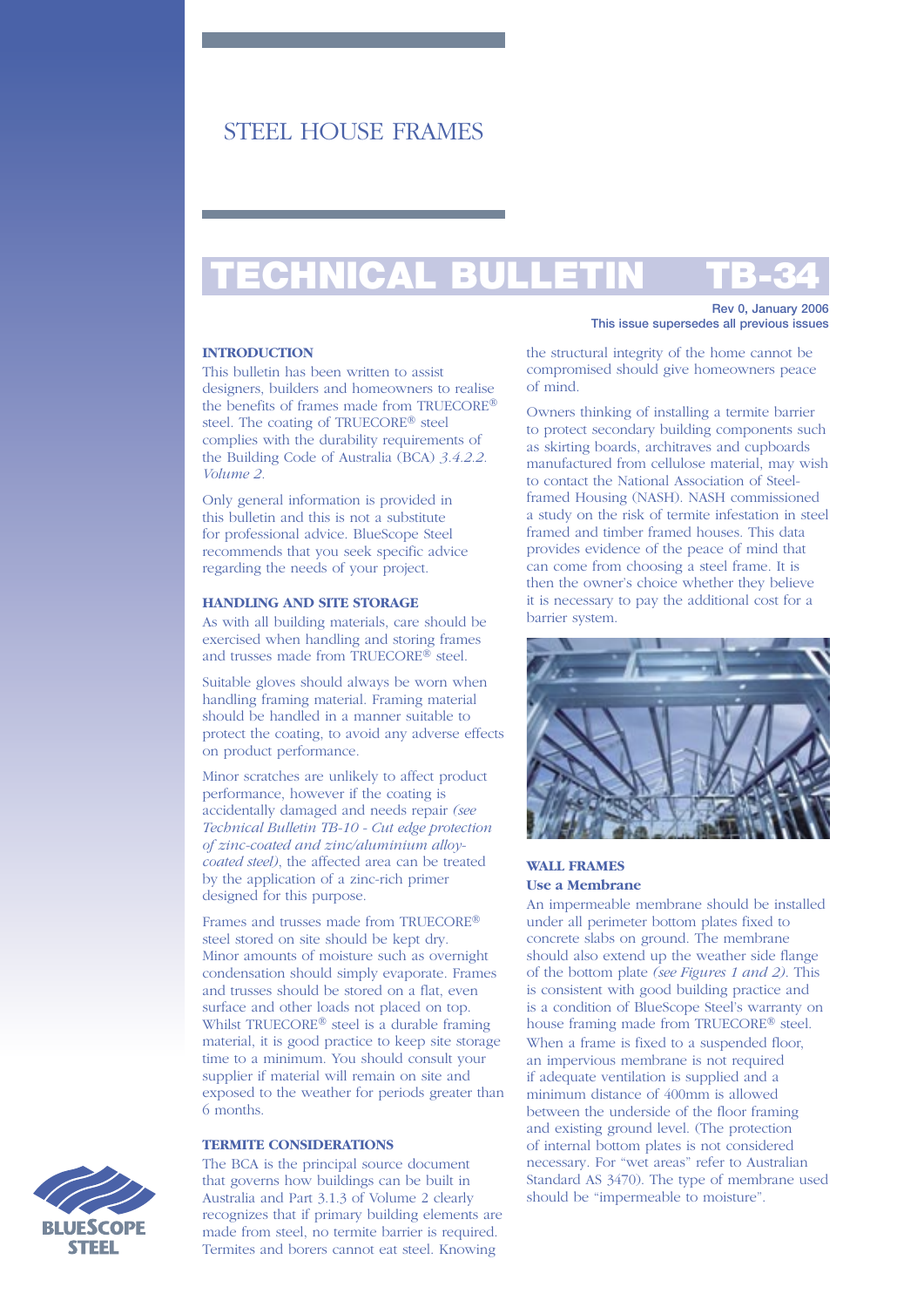**Figure 1:** Deep Edge Rebates



# PROPOSED REBATE SYSTEM

**Note:** Beam reinforcement shall be designed to suit soil classification. **Note:** Termite management treatments have been omitted for clarity.

Suitable impervious membranes include:

- Bitustik by Grace Construction Products,
- Polyethylene and other products specified in BCA section Volume 2, 3.3.4.4
- Brushable Hydroseal from Tremco
- Kordon Termite Barrier (see manufacturer's specification for detail).

The protection of the weather side flange *(see Figure 1*) is necessary because this part of the frame is subject to moist air movement from the lower parts of the cavity as it tries to evaporate and move past the masonry dampproof course.

#### **Earth the Frame**

For safety reasons, your house frame made from TRUECORE® steel should be temporarily earthed during erection. At the first opportunity your electrician should follow local electricity supply authority regulations and effectively earth the completed building frame via a connection to the main earth bar of the house switchboard.

#### **Use Compatible Metals**

Metals such as copper and lead are incompatible with framing components made from TRUECORE® steel and must not be used in direct contact with steel frame. (The use of incompatible materials will void your warranty. *See Corrosion Technical Bulletin CTB-12 - Dissimilar Metals for a complete list and explanation.*) Plumbing components should be isolated from frames or trusses using plastic or polymer grommets placed in pre-cut service holes in your wall frames.

Frames made from TRUECORE® steel should be isolated from contact with treated timber

unless specific written advice has been obtained from your manufacturer.

### **ROOF TRUSSES**

It is a condition of BlueScope Steel's warranty that roof trusses are completely enclosed within the building envelope, as described in the warranty terms and conditions. Building design should aim to minimise the ingress of any saltladen, moist air. Avoid exposed eaves, creating an area of exposed but unwashed framing material *(see Corrosion Technical Bulletin CTB-8 - Building Applications)*.

# **WALL INSULATION**

House framing made from TRUECORE® steel offers many advantages, including tight dimensional tolerances, which can assist in achieving good insulation. One example of how tight tolerances can help is by reducing air leakage between the frame and insulating materials when heating a home in a cool climate.

Bulk insulation materials are commonly used with wall frames made from TRUECORE® steel. When insulating steel wall frames in cold climates or when building with cladding materials with low thermal resistance, such as metal, plastic or fibre-cement sheeting, rigid board or sheathing-type insulation products are recommended. These do not lose any of their insulating properties by being compressed into the cavity. If using bulk insulation with steel framing and lightweight cladding, batten the cladding out from the framing or use thin expanded polystyrene strips between the stud and the cladding. This will ensure good thermal performance and condensation control around the framing.

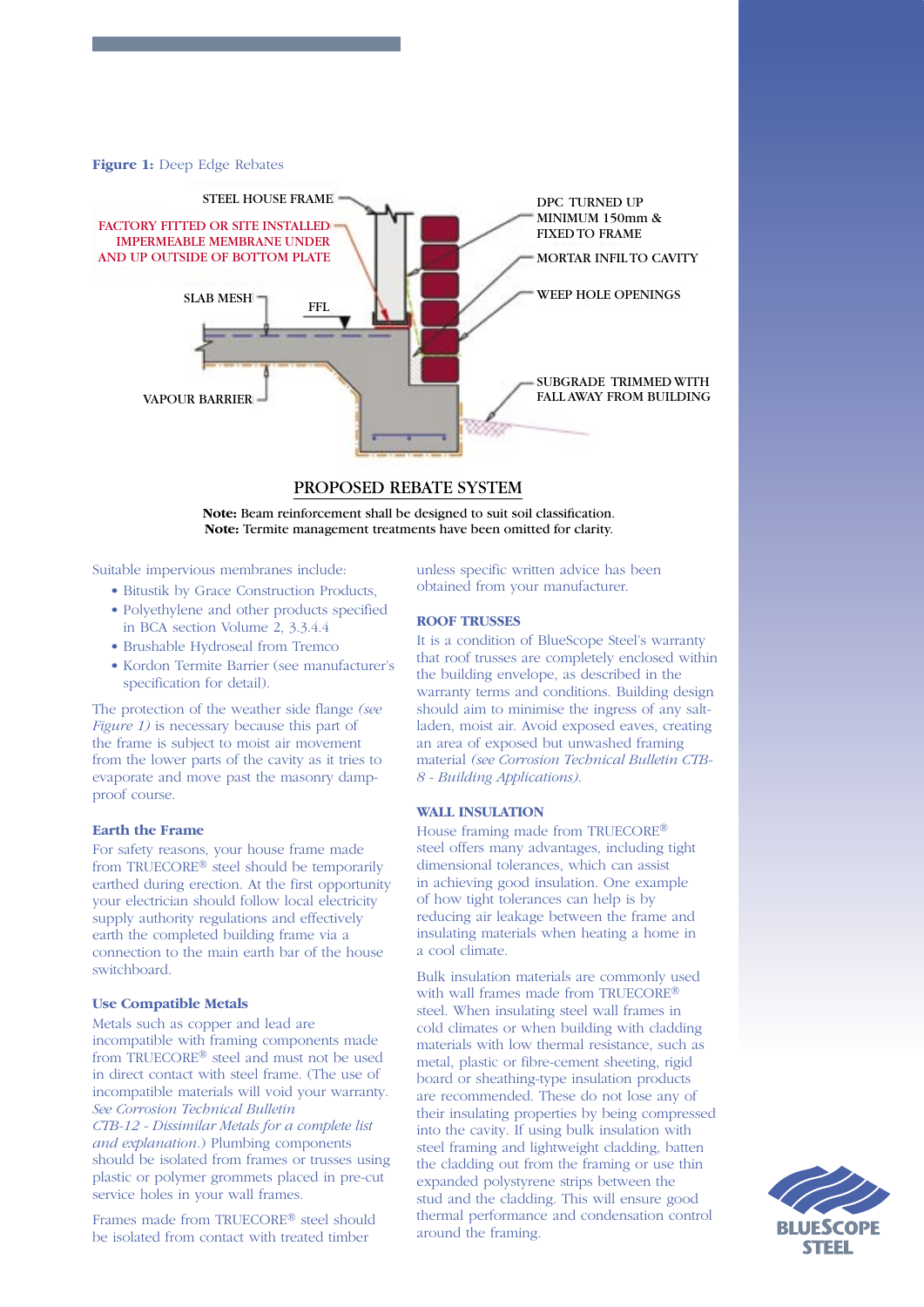**Figure 2:** Shallow Edge Rebates



# PROPOSED REBATE SYSTEM

**Note:** Beam reinforcement shall be designed to suit soil classification. **Note:** Termite management treatments have been omitted for clarity.

#### **WALL TIES**

Sometimes a forgotten structural component, the choice of wall ties can be important to the structural performance of a building frame. Galvanized wall ties complying with AS 2699 are suitable for use with steel framing in most situations, although more durable ties may be needed within 1km from breaking surf and heavy industrial areas, refer BCA Volume 2, Table 3.3.3.1.

Polymer wall ties are now available and should provide good performance with a steel building frame in all environments.

Stainless steel wall ties, if used, must be insulated from the framing material to avoid the possibility of corrosion resulting from the use of incompatible dissimilar metals.

#### **PHONE / RADIO RECEPTION**

A steel frame should not affect your telephone, wireless computer network, radio or mobile phone or television reception.

#### **NOISE**

A study published by CSIRO has concluded that steel framed houses are no "noisier" than houses with other types of frames. Whether a steel frame is mechanically jointed or welded, movement caused by changes in temperature should not cause significant noise in a properly constructed and insulated home (Source: *NASH*).

#### **FASTENERS**

The correct choice of fastener is critical to long-term performance when fixing premium steel products. Fasteners used to fix your steel framing should conform to AS3566 Class 3 or better. Do not use stainless steel fasteners with steel framing.

#### **LIGHTNING**

As mentioned previously, steel frames are earthed and therefore this provides a direct path for the energy in the unlikely event of a lightning strike.

#### **WARRANTY**

A 50-year warranty is available on application for residential framing made from TRUECORE® steel erected greater than 300 metres from the high water mark of coastal water including breaking surf or greater than 100 metres from calm inland salt or brackish water. Warranties must be applied for prior to installation of TRUECORE® steel framing (subject to terms and conditions). If you have any questions regarding this bulletin and for a copy of the full Warranty terms and conditions please contact your local BlueScope Steel office or BlueScope Steel Direct on 1800 800 789 or visit www.truecore.com.au